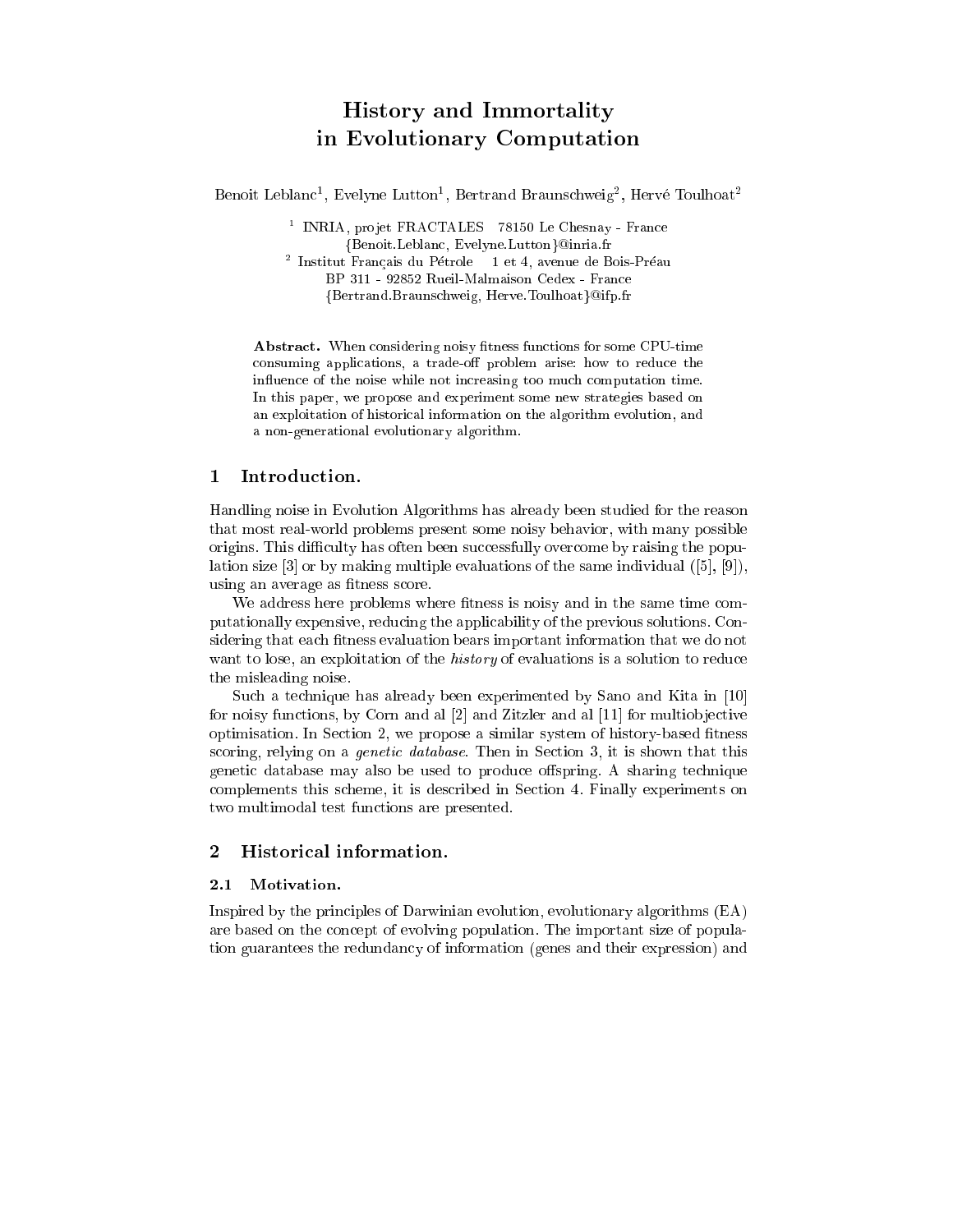its diversity, so the "death" of old individuals is not a problem, but is rather seen as an important evolution me
hanism.

Here we deal with the lass of problems where the total number of individuals reated during the evolution is limited. This onstraint arises for example when the fitness evaluation takes a long time. Moreover if the evaluation is subject to noise, the problem of accuracy of information becomes crucial. As stated before, we cannot afford raising too much the population size or the number of evaluations for the same individual.

To reduce the effect of noise, we therefore propose to use similarities between individuals (many instan
es of a single individual frequently oexists inside a population). Going further in this dire
tion, we may also onsider the whole information produ
ed along the evolution: it often happens that an individual is a copy  $-$  or a slightly disturbed copy  $-$  of a "dead" ancestor. As we will see below, keeping tra
k of all evaluations performed along the evolution provide another way to reduce the noise of the fitness function.

Moreover, if we can use a metric on the search space that makes sense (i.e. on which we can define a regularity property such as: two individuals that are similar with respect to this metric have similar fitness values), the previous idea may be extended. This implies that we assume some regularity properties of the underlying signal. This is a ommon hypothesis for many "denoising" techniques in signal analysis [6]. Fitness evaluations may be then averaged for individuals that lie in a given neighbourhood (with appropriate weights, related to the fitness regularity assumption). The resulting computation time overload for the EA remains negligible in the case of time consuming fitness.

#### 2.2 An implementation for realoded genomes.

Sano and Kita [10] proposed to use the history of search to refine the estimated fitness values of an individual, using the fitness evaluations of individuals similar to it. Their approach is based on a stochastic model of the fitness function that allows to use a maximum likelihood te
hnique for the estimation of the underlying fitness function.

Here we make the assumption that the underlying fitness function is regular with respect to the search space metric. Let us first define:

{ The sear
h domain:

$$
S = \prod_{i=1}^{m} [a_i, b_i], \text{ with } \forall i \in \{1, ..., m\} \ (a_i, b_i) \in \mathbb{R}^2 \text{ and } a_i < b_i \tag{1}
$$

 $- A$  max distance on S:

$$
\forall x, y \in S, \quad d_{\infty}(x, y) = max_{i \in \{1, \dots, m\}} \left( \frac{|x_i - y_i|}{b_i - a_i} \right) \tag{2}
$$

The divider  $(b_i - a_i)$  ensures that each component of a vector has the same weight in the distan
e regardless of the extent of its domain.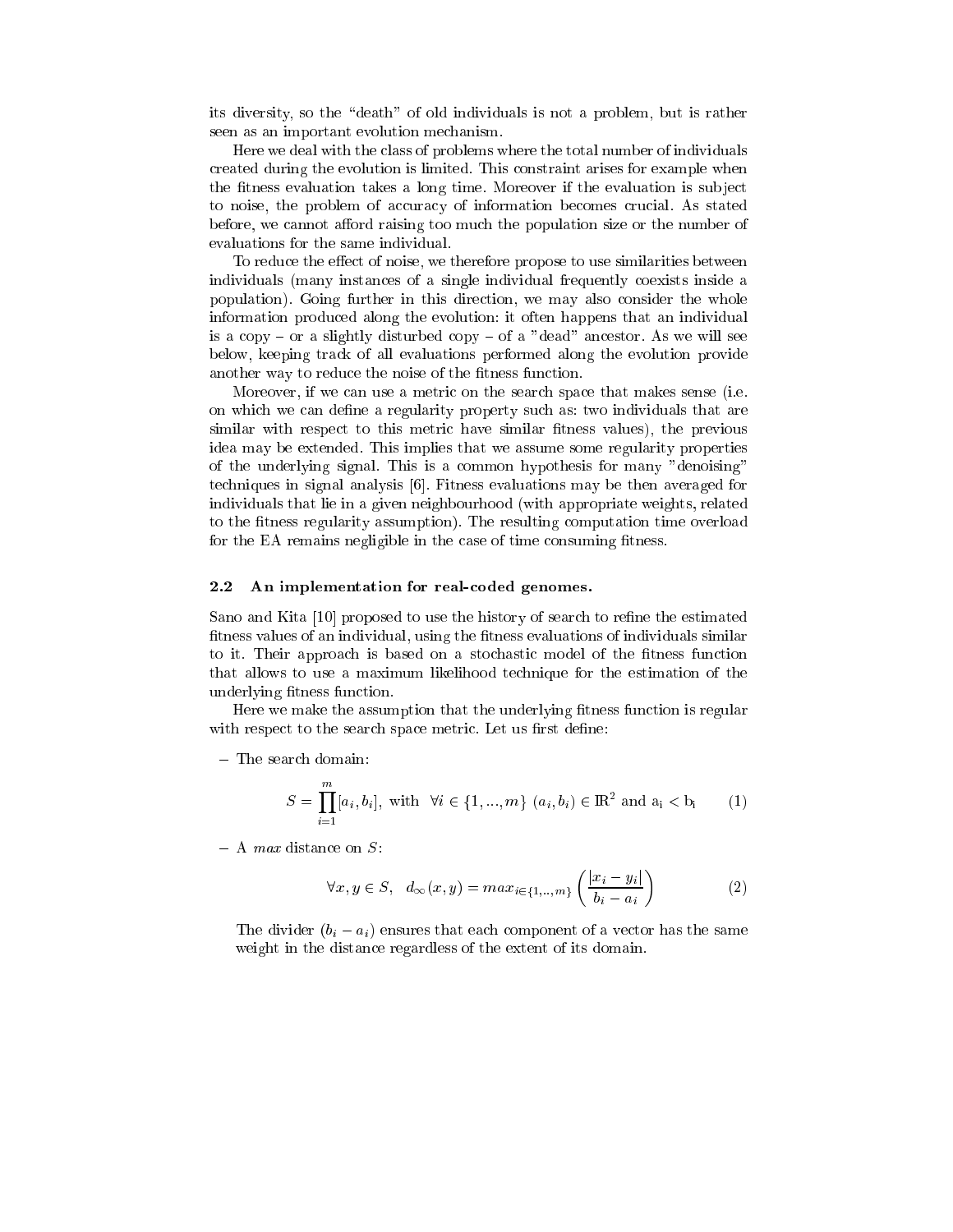$-$  An euclidian distance on  $S$ :

$$
\forall x, y \in S, \ d_2(x, y) = \sqrt{\sum_{i=1}^{m} \left( \frac{x_i - y_i}{b_i - a_i} \right)^2}
$$
(3)

- The neighbourhood of a point is defined using the max distance:

$$
\forall x \in S, \ \sigma_{\infty} \in \mathbb{R}_+^*, \ \mathcal{B}_{\sigma_{\infty}}(x) = \{ y \in S_g; \ d_{\infty}(x, y) \le \sigma_{\infty} \}
$$
 (4)

<sup>v</sup>

We now define the regularity of a fitness as the fact that the fitness values of individuals belonging to the neighbourhood of an individual x (being in  $B_{\sigma_{\infty}}(x)$ ), are also close to the fitness value  $f(x)$ . Hölder regularity is a well-fitted tool for this purpose:

#### Definition 1 (Hölder function of exponent  $h$ ).

Let  $(X, d_x)$  and  $(Y, d_Y)$  two metric spaces. A function  $F: X \to Y$  is called a Hölder function of exponent  $h > 0$  and constant k, if for each  $x, y \in X$  such that  $d_X(x, y) < 1$ , we have:

$$
d_Y(F(x), F(y)) < k \times d_X(x, y)^h \tag{5}
$$

Although a Hölder function is always continuous, it needs not be differentiable. Intuitively, a Hölder function with a low value of  $h$  looks much more irregular than a Hölder function with a high value of  $h$  (in fact this statement only make sense if we consider the highest value of  $h$  for which  $(5)$  holds). The majority of fitness function on real search space is Hölder.

We now want to keep track of the points of  $S(y_i)$  that have been evaluated at least one time. Of ourse the same point may have been evaluated more than one time, so we have to consider the number of evaluation  $(inst(y_i))$  and the average of these evaluations  $(f(y_i))$ . We can then define the following set.

$$
\bar{\Pi}_t = \left\{ \left( y_i, inst(y_i), \tilde{f}(y_i) \right), i \in \{1, \dots n_{\bar{\Pi}}\} \right\}
$$

The index  $t$  denotes the number of fitness evaluations that have been taken into account for the construction of  $H_t$ . It just emphasises that  $H_t$  can be considered as a *genetic database*, that is continuously updated along the evolution, i.e. when pairs (individual, fitness evaluation) are computed. However, for clarity we will later drop the <sup>t</sup> subs
ript.

Using  $\Pi$  we can now define a weighted fitness function:

$$
\forall x \in S, \quad g_{\bar{H}}(x) = \frac{\sum_{y \in \bar{H} \cap B_{\sigma_{\infty}}(x)} w(x, y) \times inst(y) \times \tilde{f}(y)}{\sum_{y \in \bar{H} \cap B_{\sigma_{\infty}}(x)} w(x, y) \times inst(y)}
$$

Where the weight  $w(x, y)$  is defined according to the euclidian distance:

$$
w(x,y) = \left(1 - \frac{d_2(x,y)}{\sqrt{m} \times \sigma_{\infty}}\right)
$$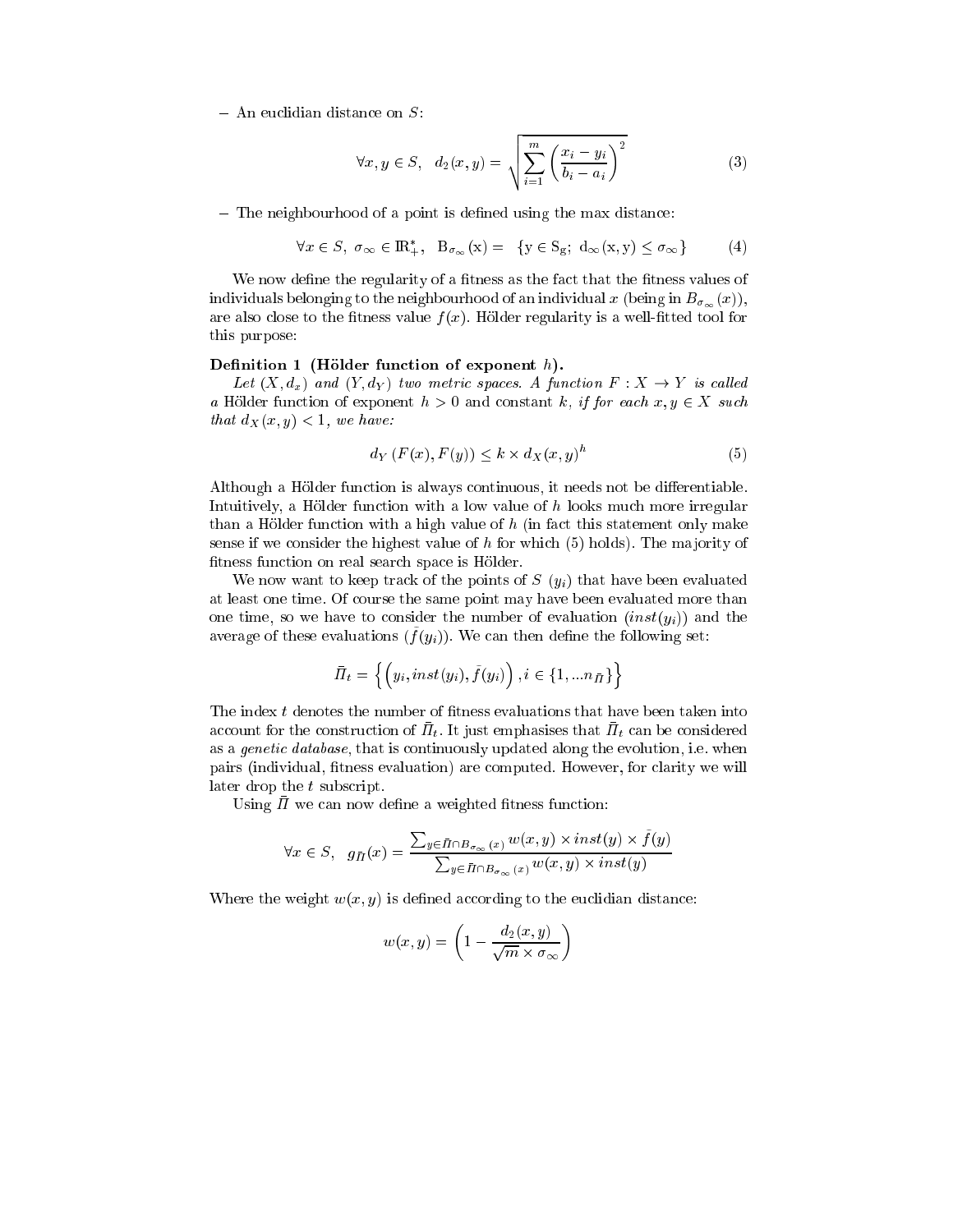We have  $w(x, x) = 1$ , and as:

$$
max(d_2(x, y), y \in B_{\sigma_{\infty}}(x)) = \sqrt{m} \times \sigma_{\infty} \text{ and } d_{\infty}(.,.) \ge d_2(.,.)
$$

 $w(x, y)$  is always non negative:  $\forall x \in S, \ \forall y \in B_{\sigma_{\infty}}(x), \ w(x, y) \geq 0$ 

 $\mu$  can now be used in the following way. Each time that an individual  $x$  has been evaluated, its "raw" (not yet averaged) fitness score is used to update the database. The weighted fitness score can be returned with the computation of  $g_{\bar{\Pi}}(x)$ . The accuracy of the weighted fitness  $g_{\bar{\Pi}}$  depends greatly on the regularity assumption on the the parameter in the parameter  $\mathcal{L}$  is the the parameter  $\mathcal{L}$  . The parameter  $\mathcal{L}$ regularity of the underlying fitness function (i.e. to k and h), and in the case of an extremely irregular function (i.e. having discontinuities or  $h$  near 0), we have  $t = 0.5$   $\sigma$  .

## 3 Classical fixed size population versus growing population ?

The idea of using historical information has also been developed for multiobjective optimisation by Corn and al [2] and Zitzler and al [11]. Their approach consists in building an "archive" of non-dominated individuals to maintain diversity, that is updated at ea
h generation.

We propose to build a genetic database, as a simple cumulation of all produced individuals. It can be used directly in a real-coded GA, for example, with the following pro
edure:

- 1 : Evaluate ea
h individual of the urrent population.
- 2 : Add each individual with its raw fitness score to the database.
- 3 : Compute weighted fitness scores of all individuals with the help of the database.
- 4 : Apply your favorites sele
tion s
hemes, geneti operators, repla
ement s
hemes, and loop on step 1 until termination.

Moreover this structure may be used to modify the classical birth and death cycle of an EA. More precisely the individuals to be reproduced can be directly selected in this genetic database. This can be seen as a *growing population* of immortal individuals. To maintain diversity, a simple tournament sele
tion seems then appropriate: choose randomly  $n_t$  (if  $n_t$  is the size of the tournament) individuals in and keep the one having the best weighted tness. Any individual of the genetic database may thus have offspring at any time. Thereby the information of the whole evolution is not only used to produce more accurate fitness evaluations but offers a simple way to maintain diversity. We should also emphasize the asyn
hronous aspe
t of this algorithm, i.e. we do not have to wait the whole urrent population to be evaluated in order to perform sele
tion, but at any time we are able to hoose from all already evaluated individuals. It is adapted to distributed implementation, for example with a lient-server model: a genetic server deserves clients that perform the fitness evaluations. The server can manage the database with the following principles: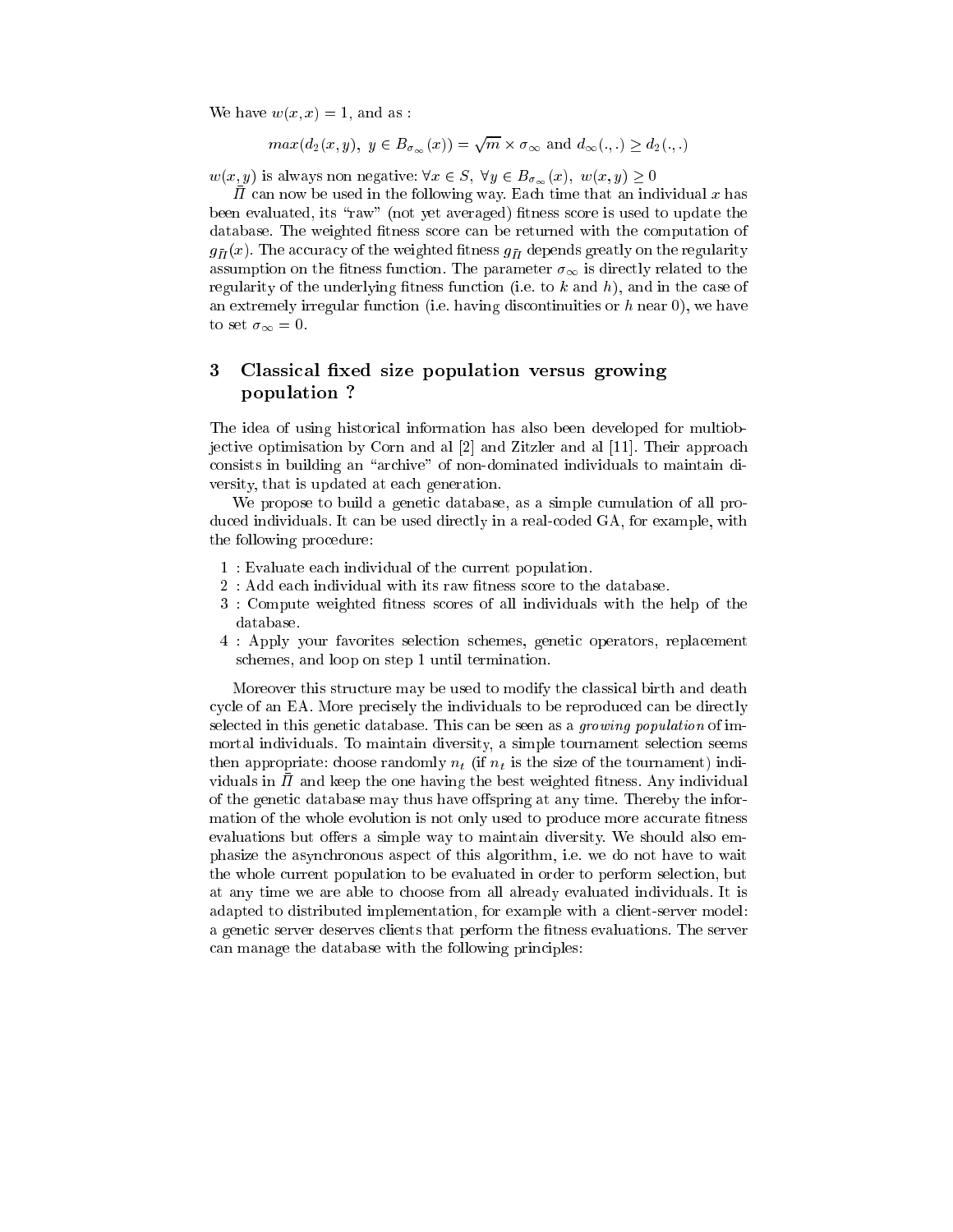- A pool of random offsprings is initially created.
- For any client request, the server supplies an offspring from its pool until this one is empty.
- As soon as a client has finished the evaluation of its current individual, it is returned to the server that adds the information to the database.
- When the offspring pool is empty the server creates new individuals to fill it again. This reation is made by sele
ting parents from the database (with a tournament for example) and applying geneti operators.
- ${\rm -}\;$  In order to have a minimum initial diversity, we impose that when the server creates new individuals a minimum number of individuals (call it  $min_{par}$ ) has to be present in the database before selection can be applied. If this condition is not fullfilled, offsprings are generated randomly until the database is sufficiently large.

#### 4 Sharing

In order to maintain diversity it also seems convenient to use a sharing procedure [4]. We propose the following one, linked to the weighted averaging procedure in a simple way: each time we compute  $g_{\bar{H}}(x)$  the following quantity can be omputed with few extra omputation:

$$
\forall x \in S, \quad W_{\bar{\Pi}}(x) = \sum_{y \in \bar{\Pi} \cap B_{\sigma_{\infty}}(x)} w(x, y) \times inst(y) \tag{6}
$$

This can be seen as a neighbour count which is used in the shared fitness function:

$$
\forall x \in S, \text{ such as } W_{\bar{\Pi}}(x) \neq 0, \quad h_{\bar{\Pi}}(x) = g_{\bar{\Pi}}(x) \times \left(1 + \frac{1}{W_{\bar{\Pi}}(x)}\right) \tag{7}
$$

As for each evaluated point, we have  $W_{\bar{n}}(x) \geq 1$ , a tournament based on  $h_{\bar{n}}(x)$ can be used. The effect of this sharing will be that for an individual without neighbours and evaluated once, we will have  $W_{\bar{\Pi}}(x) = 1$  and therefore  $h_{\bar{\Pi}}(x) =$  $\sigma_H$  (x) in an one-case for an individual many neighbours we will many neighbours will many have  $h_{\bar{H}}(x) \simeq g_{\bar{H}}(x)$ . As a consequence, isolated individuals will be given a higher probability to be sele
ted than surrounded ones.

#### 5 Experimental pro
edure.

#### 5.1 Algorithms an genetic operators.

The following EA are compared:

- $-$  a GA without use of the fitness weighted averaging.
- $-$  a GA with fitness weighted averaging (further denoted  $GAW$ ).
- ${\bf -}$  our immortal evolutionary algorithm (IEA), with tournament.
- $-$  IEA  $+$  sharing.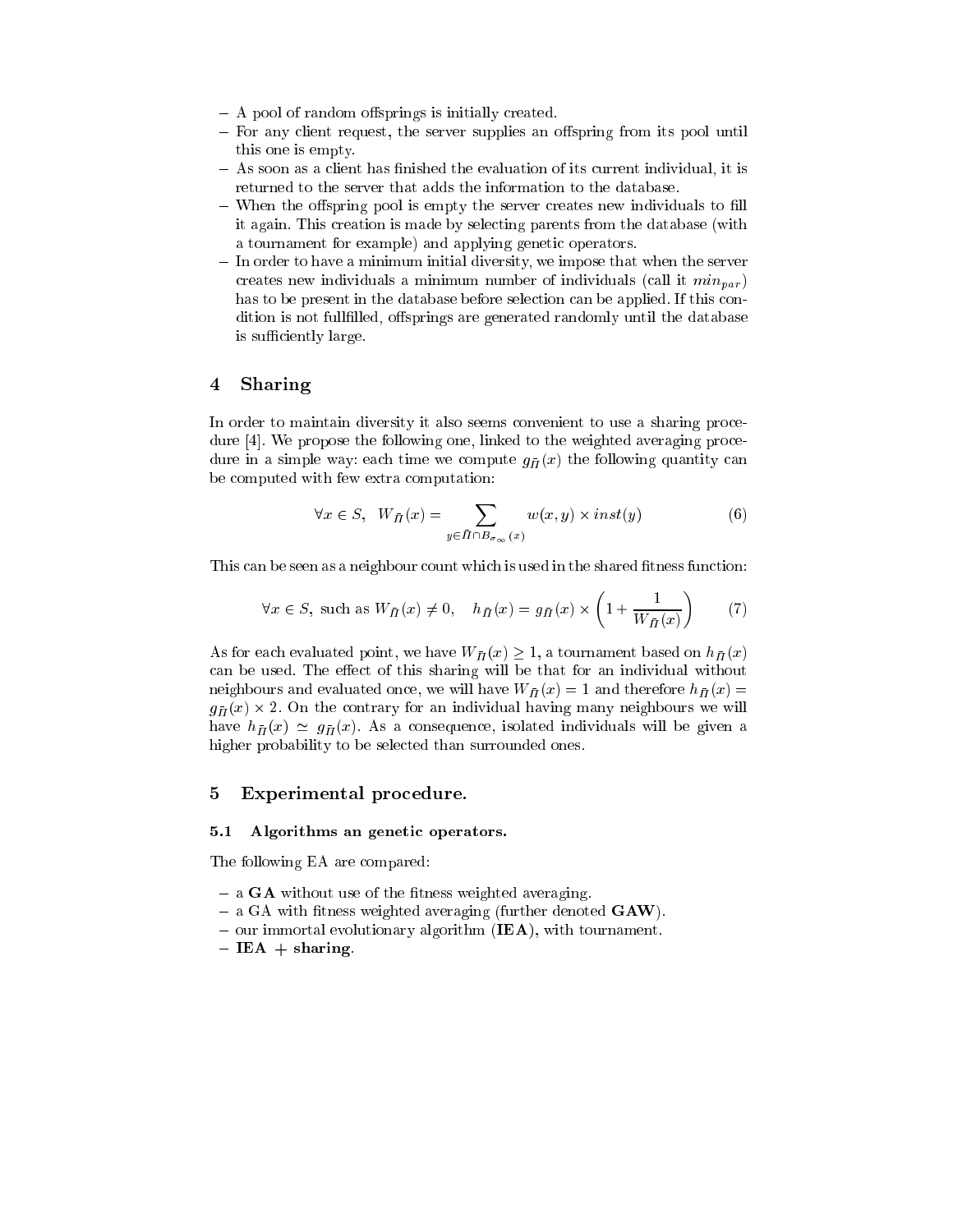Individuals are encoded as real vectors, the search is represented with equation (1). The eu
lidian distan
e is used as a metri on this spa
e.

The lassi
al generational GA will use the sto
hasti universal sele
tion (SUS, see  $[1]$ ) with a full replacement of population.

The classical gaussian mutation will be used for each component with a e i e i did not experiment here the adaptive formulation of the adaptive formulation of the adaptive formulation method, whi
h is ommonly used in Evolutionary Strategies.

Regarding crossover, we will test 3 configurations:

1 : Classical arithmetic crossover. If we denote  $(x, y)$  the parents,  $(x, y)$  the offspring, and  $\gamma$  a random uniform number from [0, 1]:

$$
\begin{cases}\nx' = \gamma x + (1 - \gamma)y \\
y' = (1 - \gamma)x + \gamma y\n\end{cases}
$$
\n(8)

- 2 : Arithmetic crossover with mating restriction (that will be further called mating crossover). Only parents that are close enough are allowed to mate. Practically, if m denotes the dimension of the search space, an euclidian distance of  $(0.1 \times \sqrt{m})$  will be the threshold.
- 3 : No rossover.

#### 5.2 Common hara
teristi
s of experiments.

- $-$  All measurements are averaged on 25 runs, for a given configuration.
- $-$  A limited number of 3200 fitness evaluations is fixed, i.e. for GA, runs are a 100 generations with population of size 32.
- The unperturbed fitness scores are also kept off-line in order to evaluate the accuracy of the algorithms.
- { IEA parameters:
	- to an extension size  $\cdots$  ,  $\cdots$
	- number of initial random individual minitial ministration  $\mu_{\rm B}$
- Each time that measures are computed on the population of a GA (average fitness scores for example), similar measures are taken for the IEA by grouping new individuals in sets of the same size as the population size. Note that this is done only for measurement purpose.
- When crossover is used, the following probabilities are tested:
	- rossover probability public program to the probability of the probability of the probability of the probabilit
	- mutation probability pm = f0; 0:01; 0:1g.
	- In the ase of mutation alone we set pm <sup>=</sup> f0:02; 0:05; 0:1; 0:2g.

We must outline that all measures of all run are not reported in this paper, as it would require a large amount of figures. We therefore tried to choose the most significant ones to be discussed here, a complete report of these tests is available in  $[8]$ .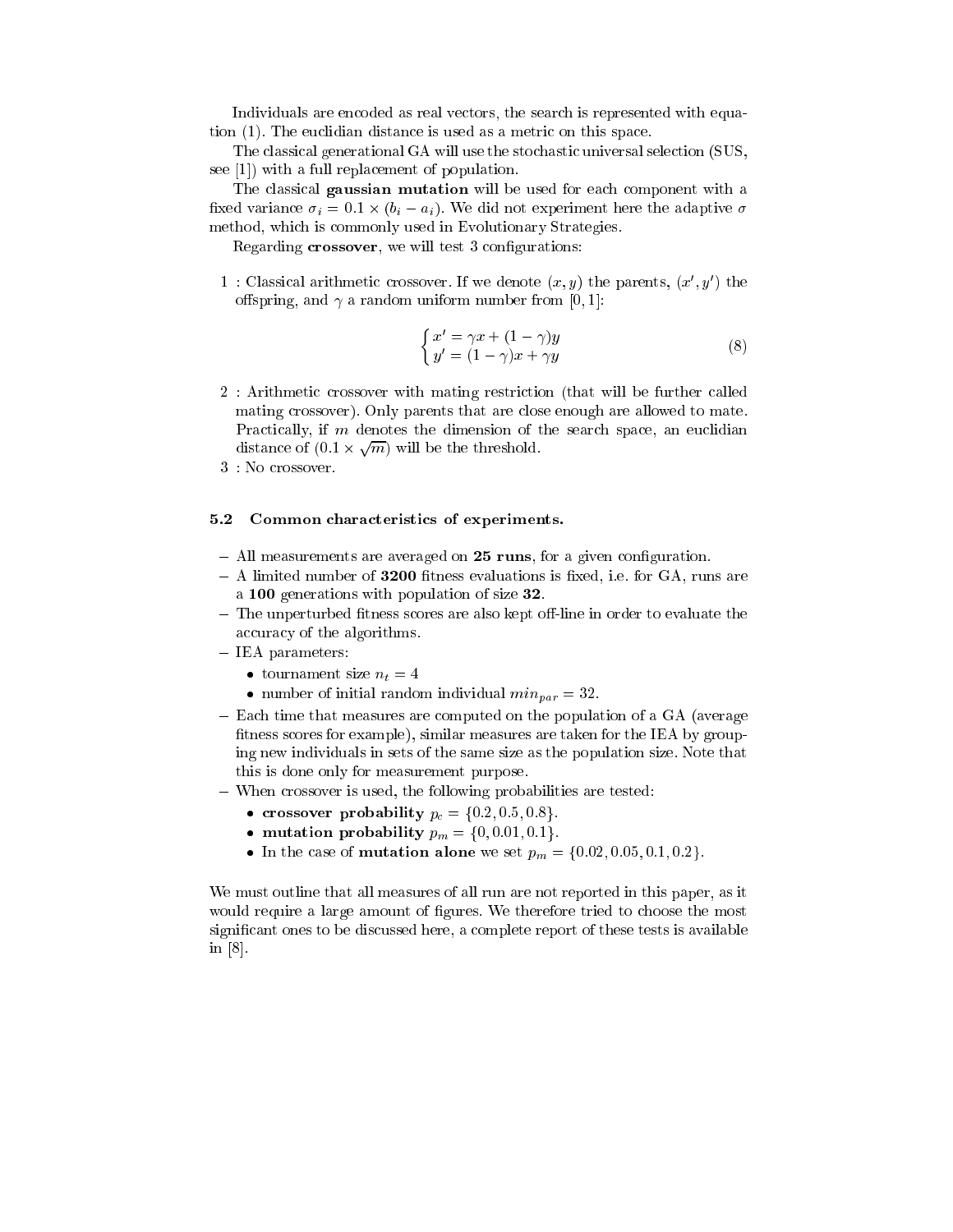# $6$   $f_1$ : A multimodal function

#### 6.1 Definition

We consider the following function:

$$
F_1: [0,1]^3: \rightarrow \mathbb{R}^+ (x_0, x_1, x_3) \rightarrow \left(\sum_{i=0}^2 t(x_i)\right)
$$
 (9)

A gaussian noise is added to obtain the noisy fitness function:

$$
f_1 = F_1 \times (1 + N_{(0,0.5)})
$$
\n<sup>(10)</sup>

With  $t$  (see figure 1, left):

$$
\begin{array}{ccccccccc}\n[0,1]: & \rightarrow & [0,1] \\
& & & & \\
& & & & \\
& & & & \\
& & & & \\
& & & & \\
& & & & \\
& & & & \\
& & & & \\
& & & & \\
& & & & \\
& & & & \\
& & & & \\
& & & & & \\
& & & & & \\
& & & & & \\
& & & & & \\
& & & & & & \\
& & & & & & \\
& & & & & & & \\
& & & & & & & \\
& & & & & & & & \\
& & & & & & & & & \\
& & & & & & & & & \\
& & & & & & & & & & \\
& & & & & & & & & & & \\
& & & & & & & & & & & \\
& & & & & & & & & & & & \\
& & & & & & & & & & & & \\
& & & & & & & & & & & & & \\
& & & & & & & & & & & & \\
& & & & & & & & & & & & & \\
& & & & & & & & & & & & & \\
& & & & & &
$$



Fig. 1. Left: Function  $t$ . Right: average noise on  $f_1$  (on 25 runs).

As t has two optima (at  $\frac{1}{4}$  and  $\frac{1}{4}$ ) of the same height,  $F_1$  will have 8 optima of the same height. In order to measure the ability of algorithms to locate many optima, we will count the number of individuals that fall in their vicinity. Precisely, for each optimum  $(o_{i,i \in \{0,\ldots,7\}})$ , we count the number of individuals that verify  $d_{\infty}(o_i, x) < 0.1$ , obtaining the list of optimum neighbouring counts  $(no_{i,i\in\{0,...,7\}})$ . If we now sort them in decreasing order, it becomes possible to compute averages over different runs.

Finally, as its lear that F1 is regular (h <sup>=</sup> 1) we set 1 <sup>=</sup> 0:05.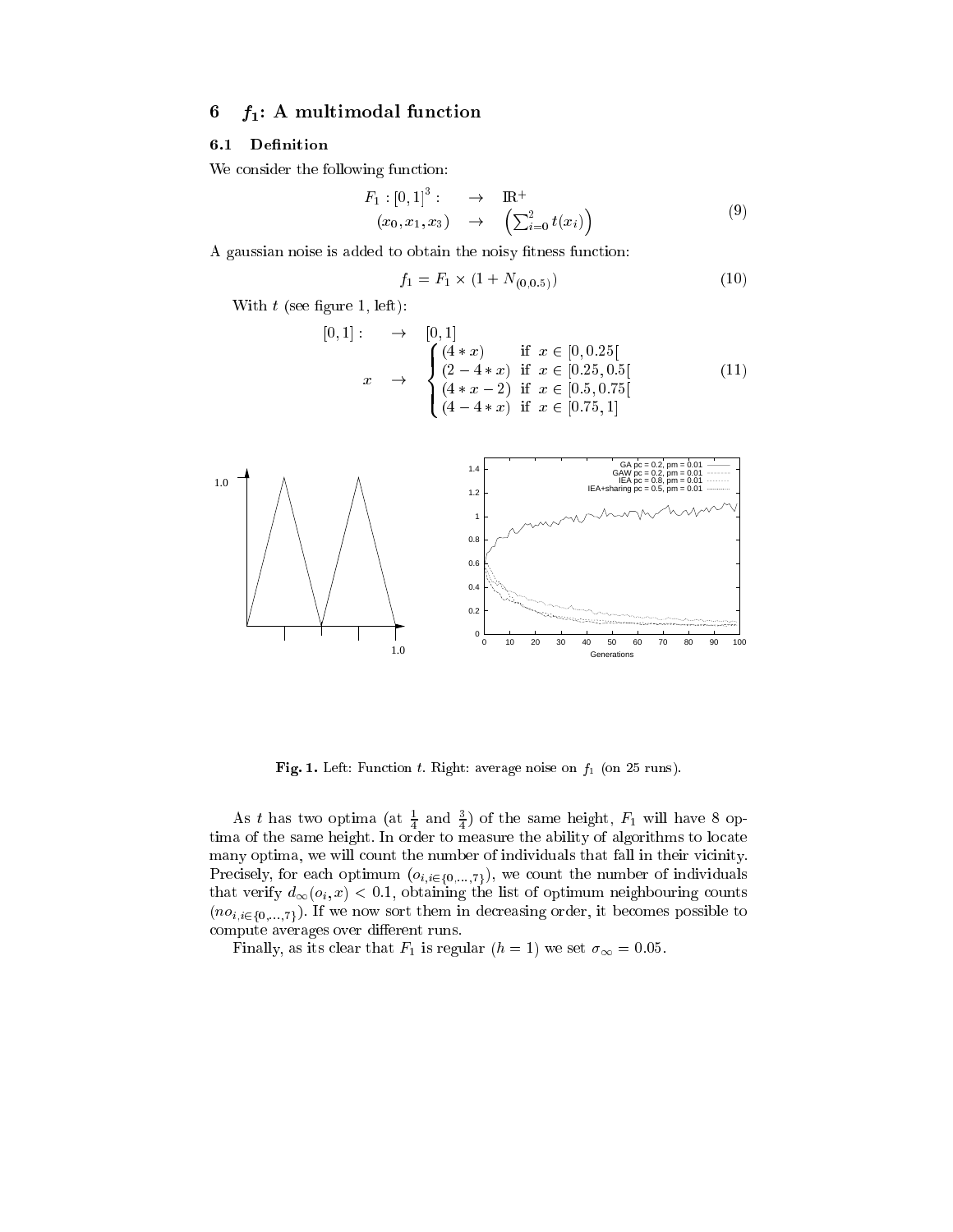#### 6.2 Results on  $F_1$

Figure 1 (right) shows the average noise of fitness evaluations. For the GA without fitness weighted averaging, the quantity plotted is simply  $\sum_{x \in population} |f_1(x) - F_1(x)|$ , and for the other algorithms  $\sum_{x \in population} |g_{\bar{H}}(x) - F_1(x)|$ . We remind that in the case of the IEA, the term population denotes only the grouping of the last new individuals for comparison purpose. We clearly see that, in absence of weighted averaging the noise increases as the average fitness increases because of the multiplicative nature of noise. When using the weighted averaging procedure noise decreases significantly.

Figures 2 to 4 show the performan
e in terms of Average Denoised Fitness (further called  $\text{ADF}$ ), corresponding to  $F_1$ . The ability to locate optima is measured by the optimum neighbouring counts  $(no_{i,i \in \{0,\ldots,7\}})$ , for the three configurations (arithmetic crossover, mating crossover and mutation alone).

Note that in the case of arithmetic crossover, the classical GA with a low crossover probability ( $p_c = 0.2$ ) leads to the highest ADF scores, but concentrate rather on a single optimum. The effect of weighted averaging does not change mu
h the results. The IEA obtains lower performan
es in terms of ADF, but obtains a better diversity of optima when used with sharing.

In the case of mating crossover, the GA and the GAW performs better when  $p_c$  is set to 0.8. It must be outlined that the effective crossover ratio is lower, due to the mating restriction rule. But we see on the IEA runs that it provides good results in terms of ADF and in the same time in terms of optima diversity (espe
ially when sharing is used).

The application of mutation alone reveals to be quite efficient at high rate  $(p_m = 0.2)$  when using a GA, but less interesting for the IEA.

In conclusion for this test function, we can see that a simple GA can efficiently provide a good average fitness, but that the  $IEA + c$  rossover with mating restriction covers more efficiently the different optima.

### 7  $F_2$ : An epistatic version of  $F_1$

#### 7.1 Definition

Consider the following function:

$$
F_2: [0,1]^3: \rightarrow \mathbb{R}^+ (x_0, x_1, x_3) \rightarrow t_2(x_0, x_1) + t_2(x_1, x_2) + t_2(x_2, x_0)
$$
 (12)

with the second determination that the function the function  $\mathcal{L}_1$ 

$$
t_2(x,y) = \begin{cases} t(x) & \text{if } (x - 0.5) \times (y - 0.5) > 0\\ 0.5 \times t(x) & \text{if } (x - 0.5) \times (y - 0.5) < 0 \end{cases}
$$
(13)

<sup>-</sup>As all graphs do not have exactly the same ordinate scale, we have drawn a line at  $(y = 10)$  for visual comparisons.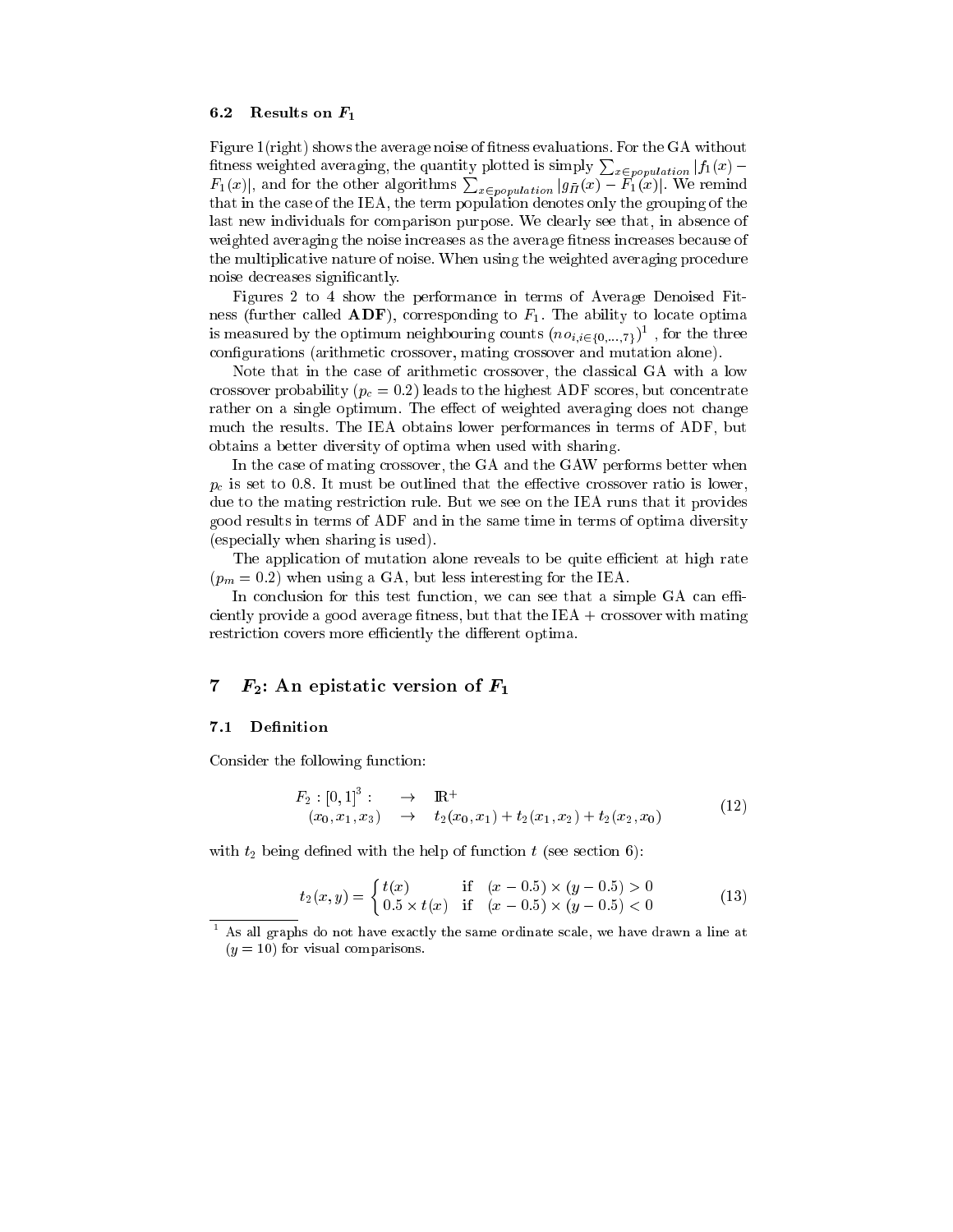

Fig. 2.  $F_1$ : Arithmetic crossover. Left: average denoised fitness values. Right: optimum neighbouring ounts.



Fig. 3.  $F_1$ : Mating crossover. Left: average denoised fitness values. Right: optimum neighbouring ounts.



Fig. 4.  $F_1$ : mutation alone. Left: average denoised fitness values. Right: optimum neighbouring ounts.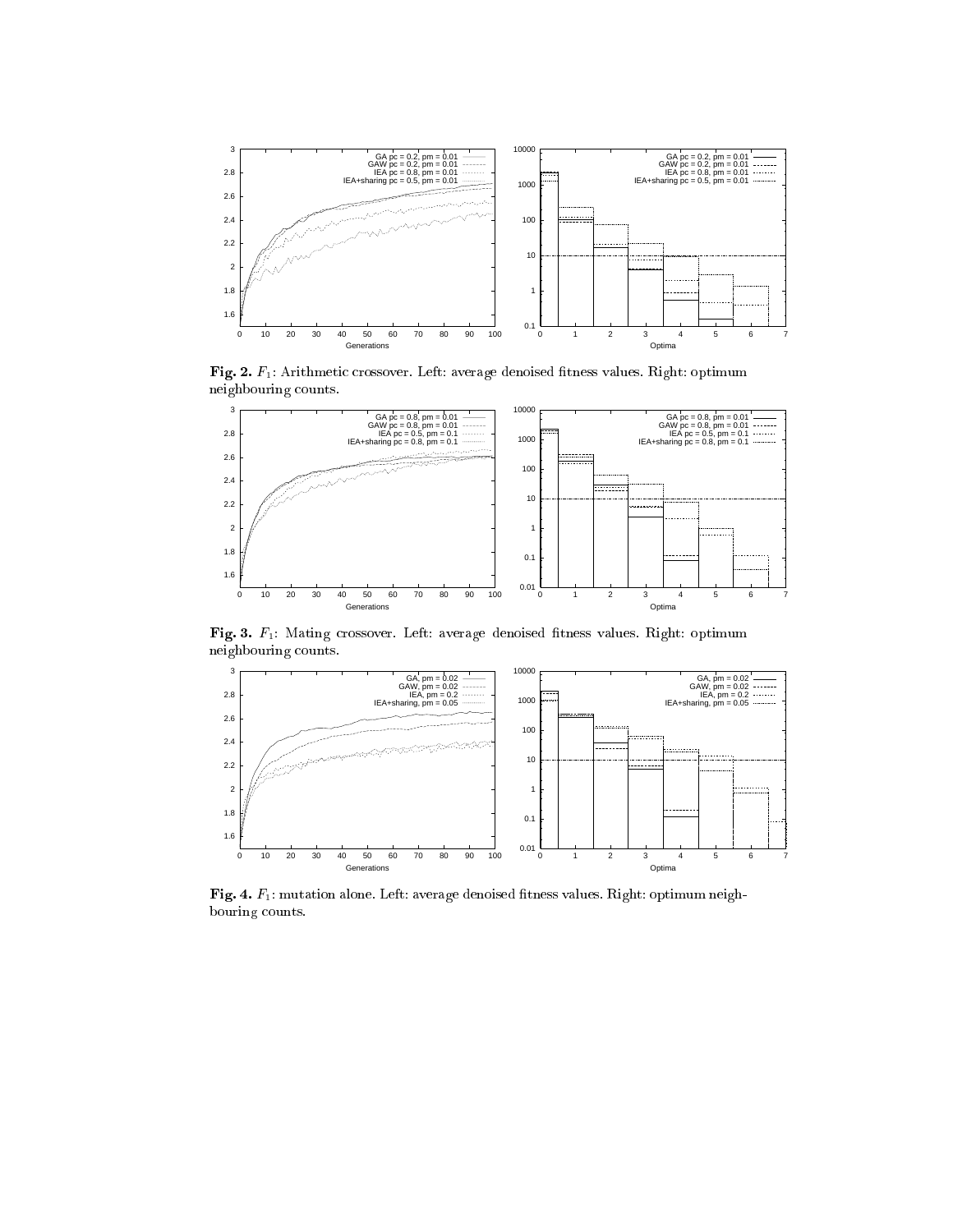The noisy fitness is:

$$
f_2 = F_2 \times (1 + N_{(0,0.5)}) \tag{14}
$$

As F2 is also <sup>a</sup> regular fun
tion (h <sup>=</sup> 1), we set 1 <sup>=</sup> 0:05.

In omparison to F1, F2 also has <sup>8</sup> optima. The dieren
e omes from the epistatic form of  $t_2$ . In fact there are two main optima at  $(\frac{1}{7}, \frac{1}{7}, \frac{1}{7})$  and  $(\frac{1}{7}, \frac{1}{7}, \frac{1}{7})$ with a value of 3, and 6 separate of 3, and 6 separate of 2 with a value of 2 with a value of 2 with a value o binations of  $\frac{1}{4}$  and  $\frac{1}{4}$ . It is clear that the two main optima are in some sense opposite and are separated by se
ondary misleading optima. The goal of the algorithms will then be to explore at least one main optimum without being too mu
h puzzled by se
ondary optima, and eventually over both main optima. The optimum neighbouring counts are therefore slightly modified the following way:  $(no_{i,i\in\{0,1\}})$  represents neighbouring counts of the main optima (also sorted in order to compute an average over runs) and  $(no_{i,i \in \{2,\ldots,7\}})$  will be neighbouring ounts of the se
ondary optima.

#### 7.2 Results on  $F_2$ .

Figures 5 to 7 show once again that a simple GA is able to find a main optimum and exploit it but often fails to find the other one, and is rather puzzled by secondary optima. Weighted fitness brings a first improvement, but IEA seems to performs better, again in ombination with mating rossover.

#### 8 Other tests.

Other tests were performed, they are reported in  $[8]$ :

- { pres
ribed regularity fun
tions (Weierstrass-Mandelbrot fun
tions).
- $-$  a molecular simulation application (see [7] for first results).

#### 9 Con
lusion.

We propose in this paper a new use of history in evolutionary computation, adapted to computationally heavy and noisy fitness functions. An increased omplexity for the EA allows to redu
e the number of CPU-time onsuming fitness evaluations.

Moreover we experimentally show that, when the function is sufficiently regular in respect to a metric on the search space, it is possible to use similarity of individuals to reduce noise successfully without additional fitness evaluations. We propose a new algorithm using the whole history of evolution to generate new offspring. Experiments with a limited number of fitness evaluations on realcoded test functions show that, if GA can overcome the effect of noise in finding good regions, our immortal evolutionary algorithm (IEA) maintains a better diversity. Of course, we cannot draw firm conclusions on the basis of two testfunctions, but these experiments show in which way we can tune the balance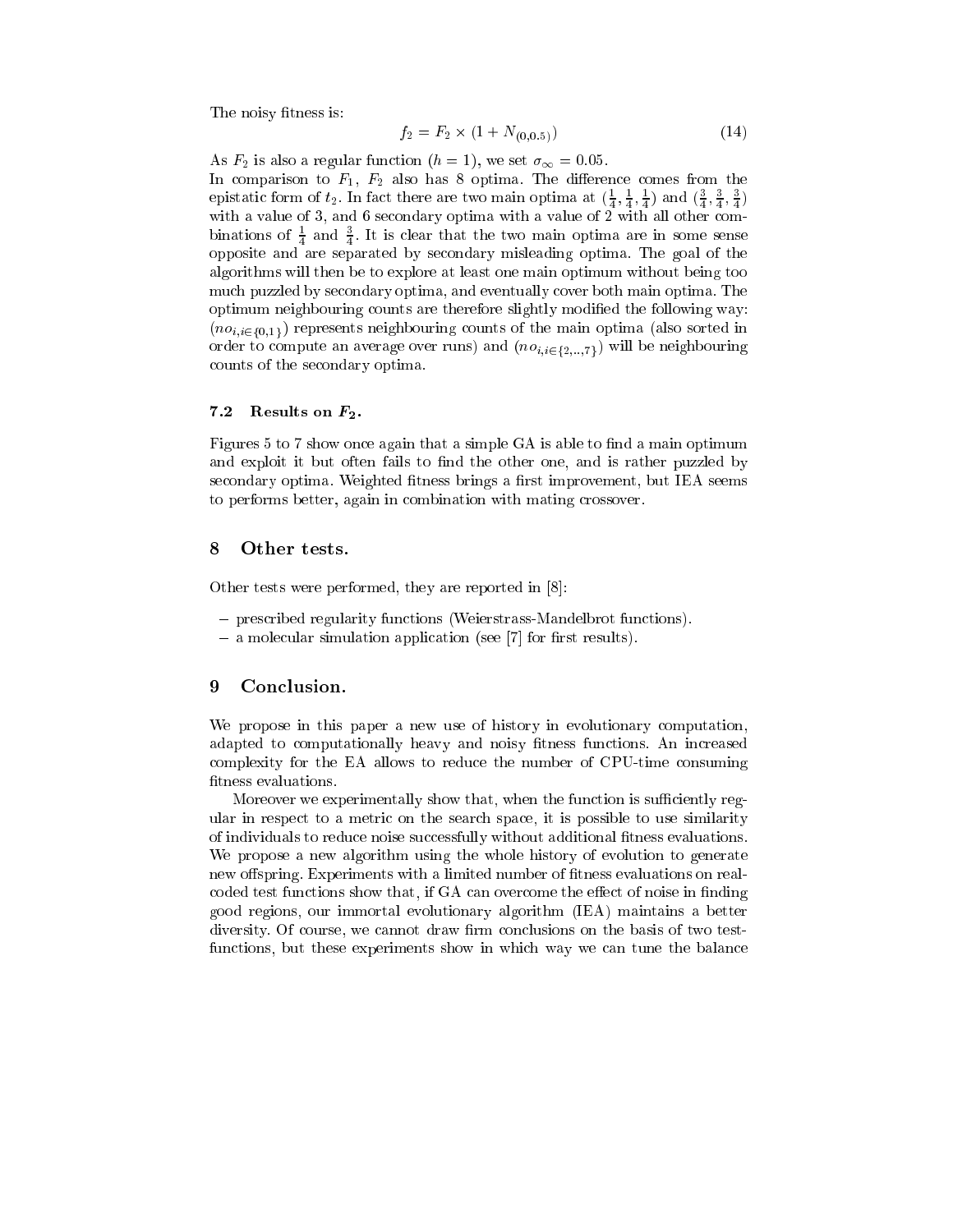

Fig. 5.  $F_2$ : Arithmetic crossover. Left: average denoised fitness values. Right: optimum neighbouring ounts.



Fig. 6. F<sub>2</sub>: Mating crossover. Left: average denoised fitness values. Right: optimum neighbouring ounts.



Fig. 7.  $F_2$ : mutation alone. Left: average denoised fitness values. Right: optimum neighbouring ounts.